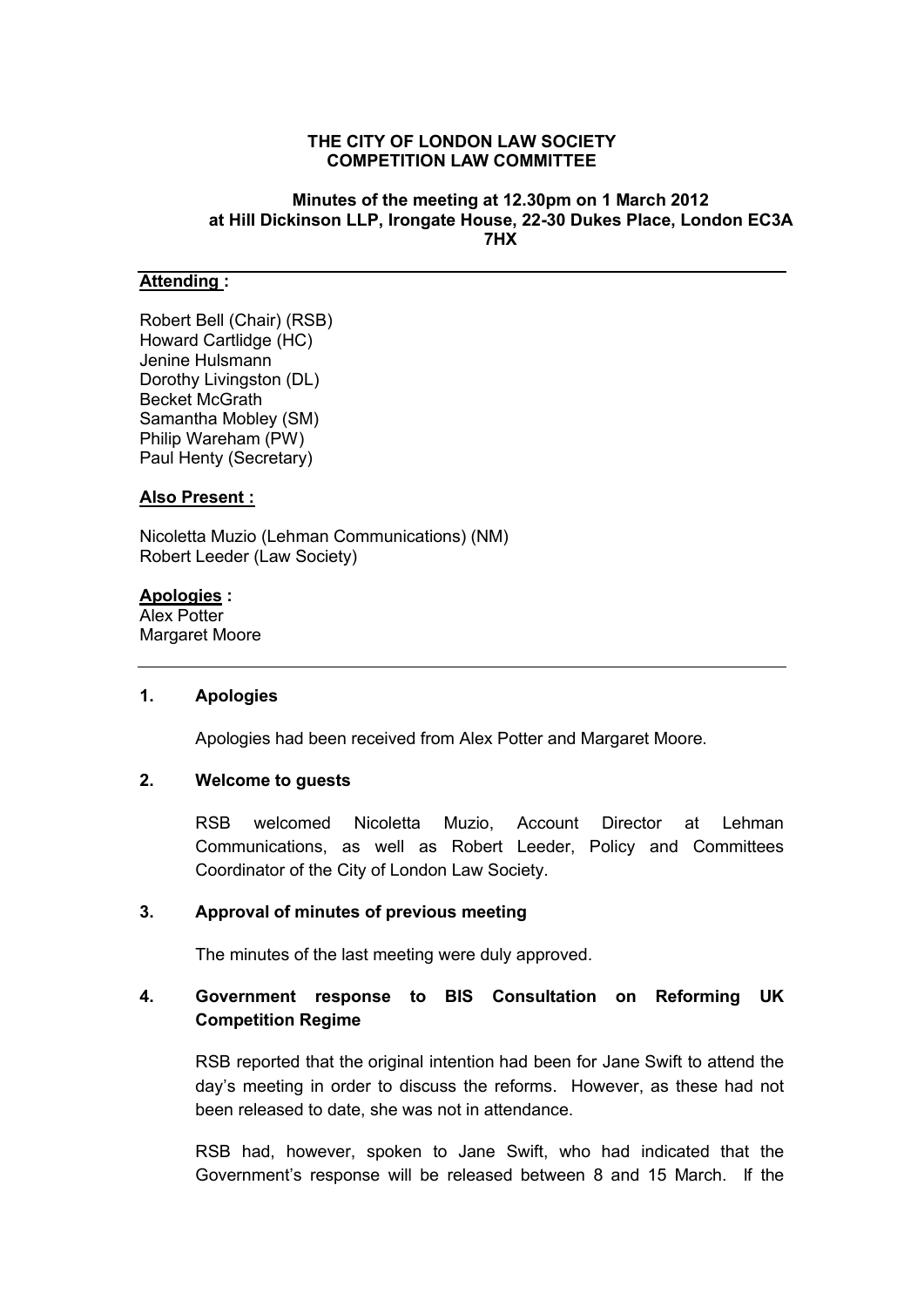Government elects to release the reforms on the same day as it also issues its response on the Consultation in relation to Consumer Policy, both Government Responses will be released nearer to the 15<sup>th</sup>.

Following discussion with NM, it was resolved that the Committee should prepare a short paper distilling its views on the proposals, as contained in its own response paper. This should be written in accessible language, which can easily be picked up by the Press. In addition, it was agreed NM will approach in advance a number of suitable publications in advance, to prepare them for input from the Committee.

RSB will, to this end, send her a short email setting out in bullet points the Committee's principal thoughts on the reforms to enable her to approach suitable publications. It was agreed that these should be publications with a wide, public readership, rather than aimed at the legal profession. These could include the FT, the Times and the BBC.

RSB also confirmed that once the proposals have been released, Jane Swift will attend the Committee for a special, one-off meeting where these will be discussed in more detail.

## **5. BIS initiative on Private Enforcement of Competition Law**

RSB has a meeting scheduled with Ian Mansfield of BIS to discuss this initiative. This will precede the opening of a formal consultation, around seven days thereafter. It was recalled that the CLLS had previously formed a working party composed of Nigel Parr, RSB, Becket McGrath, Kim Dietzel, and Michael Rowe (who was now on sabbatical) to review earlier proposals. This Working Group will need to be recalled in order to input into the forthcoming consultation.

## **6. Consultation on draft guidelines for penalties**

RSB thanked SM for her work on this paper.

SM reported that following the Committee's submission of its response to this consultation, she had not received feedback on this so far.

SM had, however, discussed with Professor Richard Whish the recidivism aspects of the proposal. In particular, he had raised the issue over whether prior infringements committed before a certain backstop period should not be considered as recidivism. Prof. Whish argued that the Committee may consider advocating that a backstop period may be appropriate depending on the circumstances of the business in question. For example, this may be appropriate where the managers of the business are different from those who were *in situ* when the earlier offence was committed. DL advocated a "bright line" backstop date, on the basis that this was easier to administer and was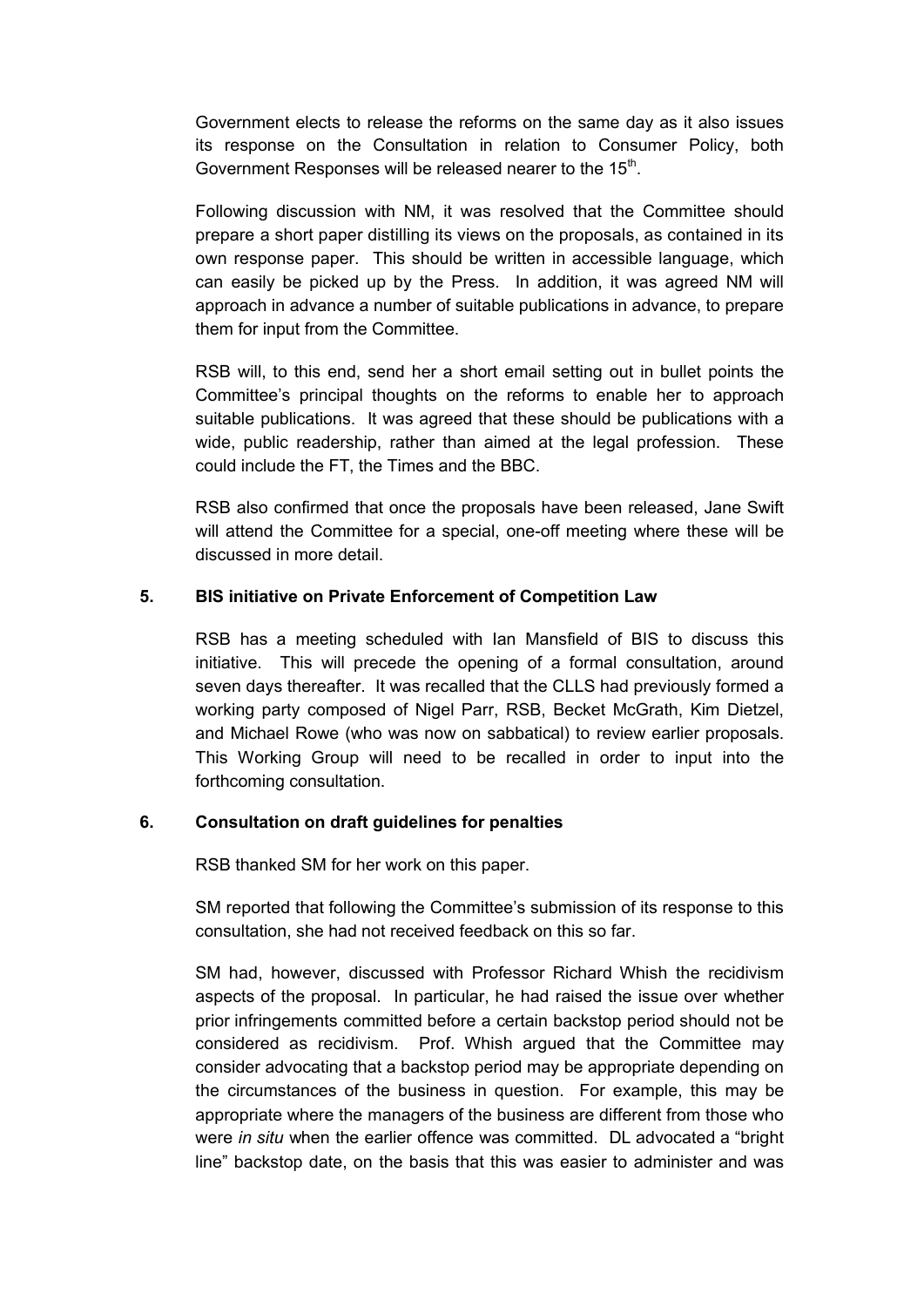better than nothing and that there should be no finding of recidivism where the earlier infringement was of a technical, rather than flagrant nature.

# **7. Joint CLLS IP and Competition Committees' Response to Reform of the Technology Transfer Block Exemption**

RSB thanked PW and HC for their work on this paper.

The Committee had worked together with the CLLS IP Committee on this issue. The IP Committee's involvement had been led by Joel Smith. HC and PW had worked to ensure that the paper had more of a competition law focus. PW commented that the approach had been to argue in favour of the retention of the Block Exemption, even though the Commission would prefer its repeal, leaving only the associated Guidelines. DL commented that the TTBER is important for small businesses, as it gives them the requisite legal certainty to secure external bank funding. Discussions highlighted, however, that technology transfer is a relatively less significant competition law issue than standardisation agreements or IP settlement agreements.

PW is to follow up on this issue with a meeting with Steve Preece at the Office of Fair Trading.

# **8. AOB**

## 8.1 **State aid**

There had been rumours that the Commission was planning far-reaching changes to the State aid regime. Although this had also been rumoured last year, the Commission produced only reforms to State aid regime involving Services of General Economic Interest. It was agreed that PEH would report to the Committee on the Commission's proposed reforms in this area.

RSB also reported that Conor Quigley of Serle Court Chambers had been invited to attend the next Committee meeting in order to address issues in State aid.

# 8.2 **Compass Lexicon ("CL")**

SM raised that she had recently been contacted by CL, who are a consultancy firm with a specialism in antitrust. CL have skills in the science of framing questions fairly in a way which does not influence responses. SM considers this to be relevant to the Committee's work, as competition law regulators will frequently pose questions which are leading. This occurs particularly in the context of requests for information or questions posed of parties to mergers. SM asked if it would be useful for CL to attend the next Committee meeting to explain to members the principles which Commission regulators' questions ought to observe in order to be framed fairly. The